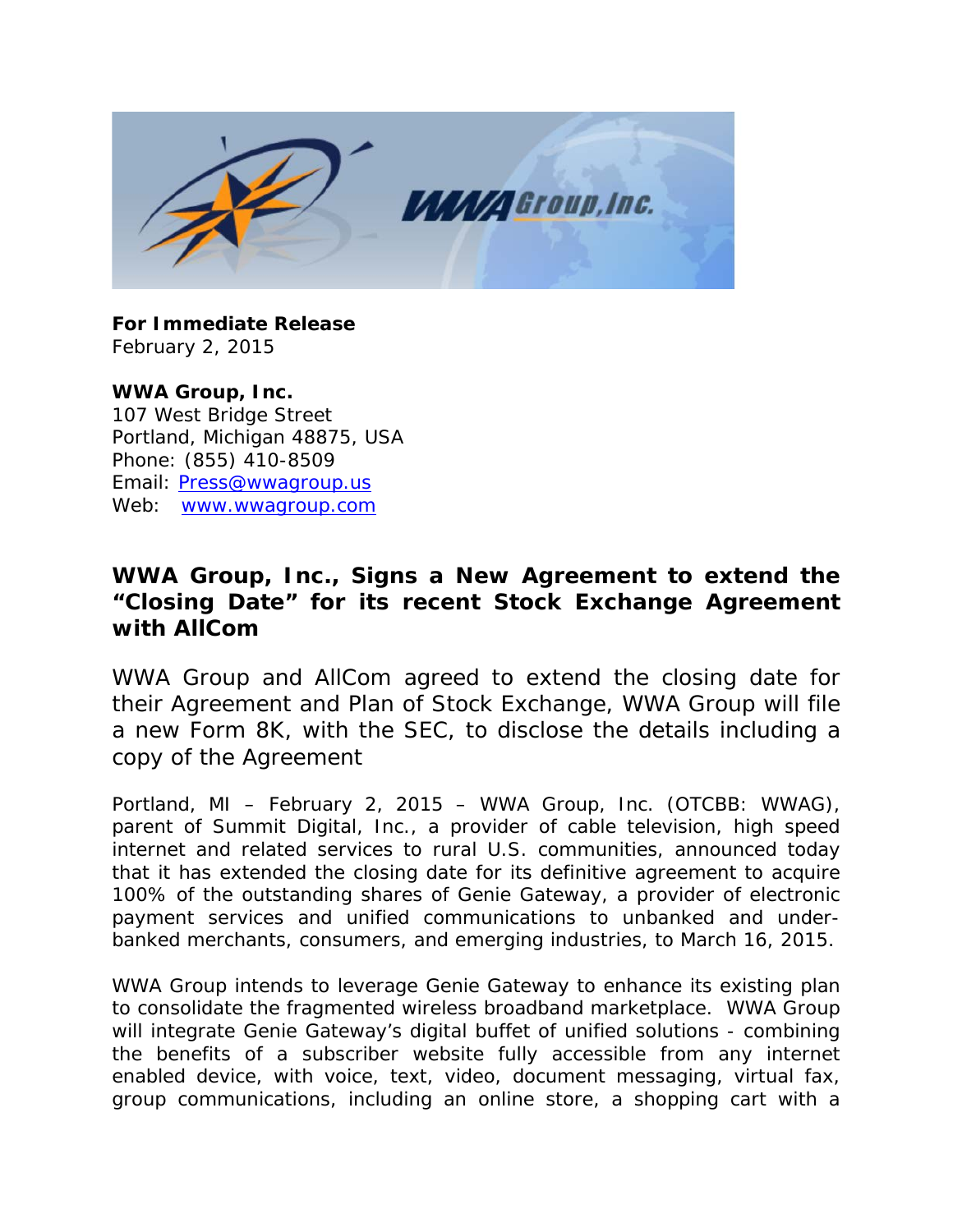virtual point of sale, and a CashBox with a GenieChecking account, plus the most robust Virtual Office - with its current services as "one unified solution".

Tom Nix, president of WWAG, said that "The extra time provided by this extension will enable the new combination of WWAG and Genie Gateway to raise new capital of up to five million dollars to cover scaling up and rolling out the above services to the unbanked community".

"The future is very exciting for Genie Gateway. Just last week, we signed important agreements with two organizations that provide innovative patient and agricultural solutions, together with technology for the medical marijuana industry. Medical Marijuana Dispensaries are emerging businesses that need help with just about everything to run their operations. Genie Gateway is the most complete suite of services to offer these customers many new ways to reach, engage and serve their customers, vendors, and counterparts, while expanding the ease and safety of handling their financial transactions even when unbanked by traditional financial services firms", added Randall L. Skala, Genie Gateway's president.

"The U.S. cannabis industry grew 64% in 2013 and is expected to reach over \$2.34 billion in size by the end of 2015," Skala cited. "Genie can provide most dispensaries services that can solve many of their operating problems almost overnight, including cash management, transaction processing, payroll processing, and point of sale solutions."

Thomas E. Skala, CEO of Genie Gateway parent AllCom, explained "our Peer-to-Peer Payments sometime also referred to as Person-to-Person Payments are a part of a new suite of services that is changing the financial services landscape and challenging traditional players to offer similar capabilities to customers, or risk losing business."

P2P Payments are a natural payment tool for the underserved or unbanked community. With an estimated 68 million Americans either underserved or unbanked, Genie Gateway is poised to become the premiere alternative financial services solution to expanding target markets, which include emerging pharmaceutical companies, payday loan providers, travel, entertainment and online destinations, direct sales and multi-level marketing groups, and other verticals."